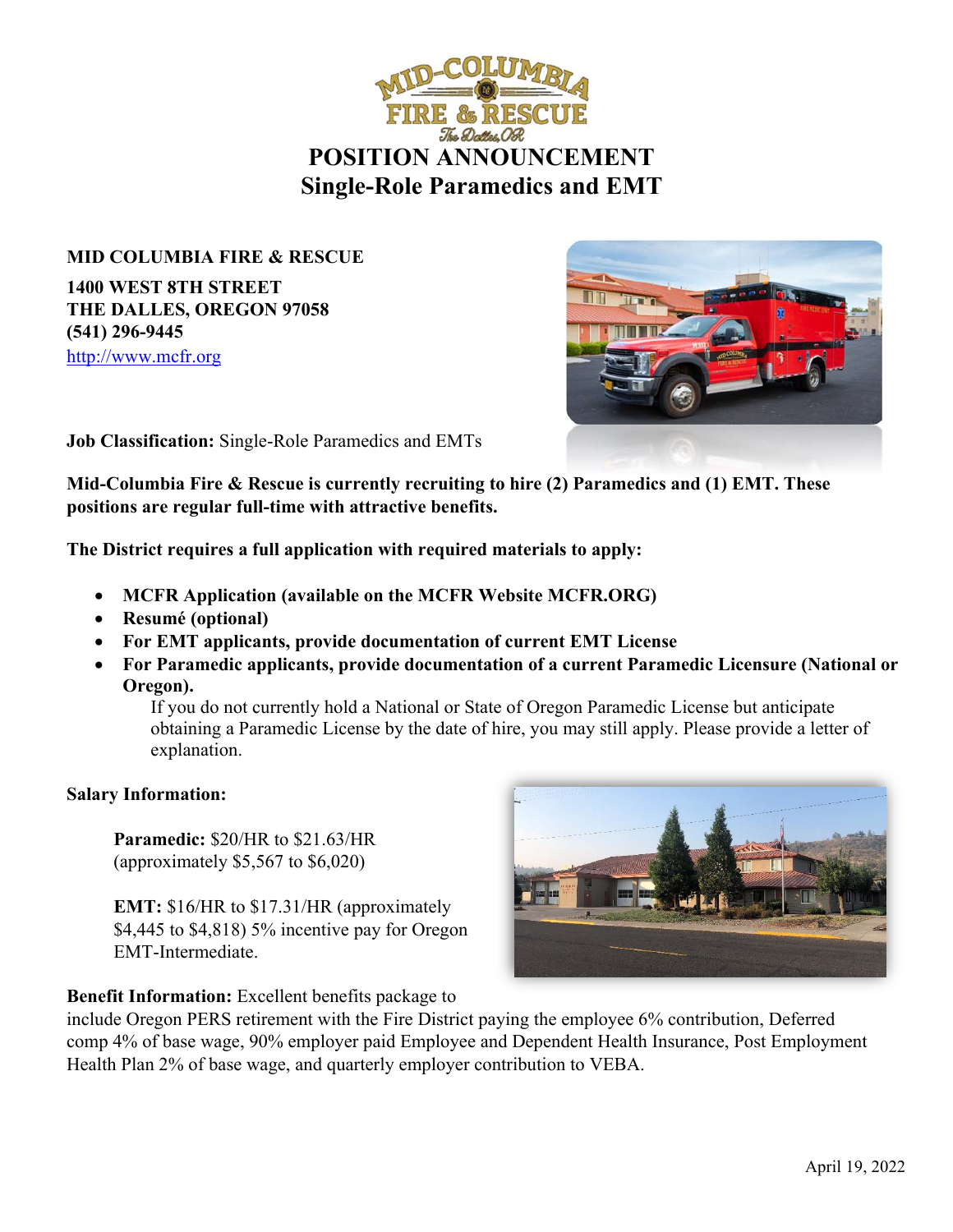

## **Living Requirement:**

The Fire District has a living requirement which necessitates employees to reside within a defined geographical area. The living restriction is thirty (30) road miles from the main fire station (1) at 1400 W. 8th Street, The Dalles. While the living restriction allows for employees to live outside of the fire district, the Fire District Board of Directors encourages newly hired employees to be a part of our community and reside within the fire district boundaries. A transition period for meeting this requirement will be considered.

### **Contact Information:**

Application materials may be hand delivered or mailed to: **Mid-Columbia Fire and Rescue Fire Station 1 1400 W 8th St. The Dalles, Oregon 97058** 

or electronically submitted to: **djensen@mcfr.org**

Assistant Chief David Jensen 541-296-9445 djensen@mcfr.org

**Department Overview:** Mid-Columbia Fire & Rescue (MCFR) is a combination all hazard response agency that responded to 3522 calls for service in 2021. The District is located along the shores of The Columbia River, approximately 80 miles east of Portland and protects the City of The Dalles, Wasco County's largest incorporated city and the county seat. We have two staffed stations. Fully staffed, MCFR has 4 Chief Officers, 1 administrative office staff, 21 Firefighter career line personnel, 6 Single Role EMS positions, and approximately 20 volunteer personnel.

**Area Information:** The Dalles offers about 300 days of sun and receives only 14.5" of rain per year. Cyclists, Geocachers, hikers, hunters, fishers, history buffs, and wine aficionados are discovering our area. Steeped in history and culture, the area served as a center of Native American trade and culture for many years. Lewis & Clark camped along our shores, and here pioneers on the Oregon Trail made the decision to brave the Columbia River or go over Mt.Hood. With a population of 20,000, The Dalles is a great place in the Gorge for outdoor recreation and within less than a two-hour drive, you can see the high desert, lush forests, Mt. Hood

in Oregon, Mt. Adams in Washington and Portland. The Dalles is far enough from the city to be rural but close enough to enjoy the sights and sounds of an urban environment.